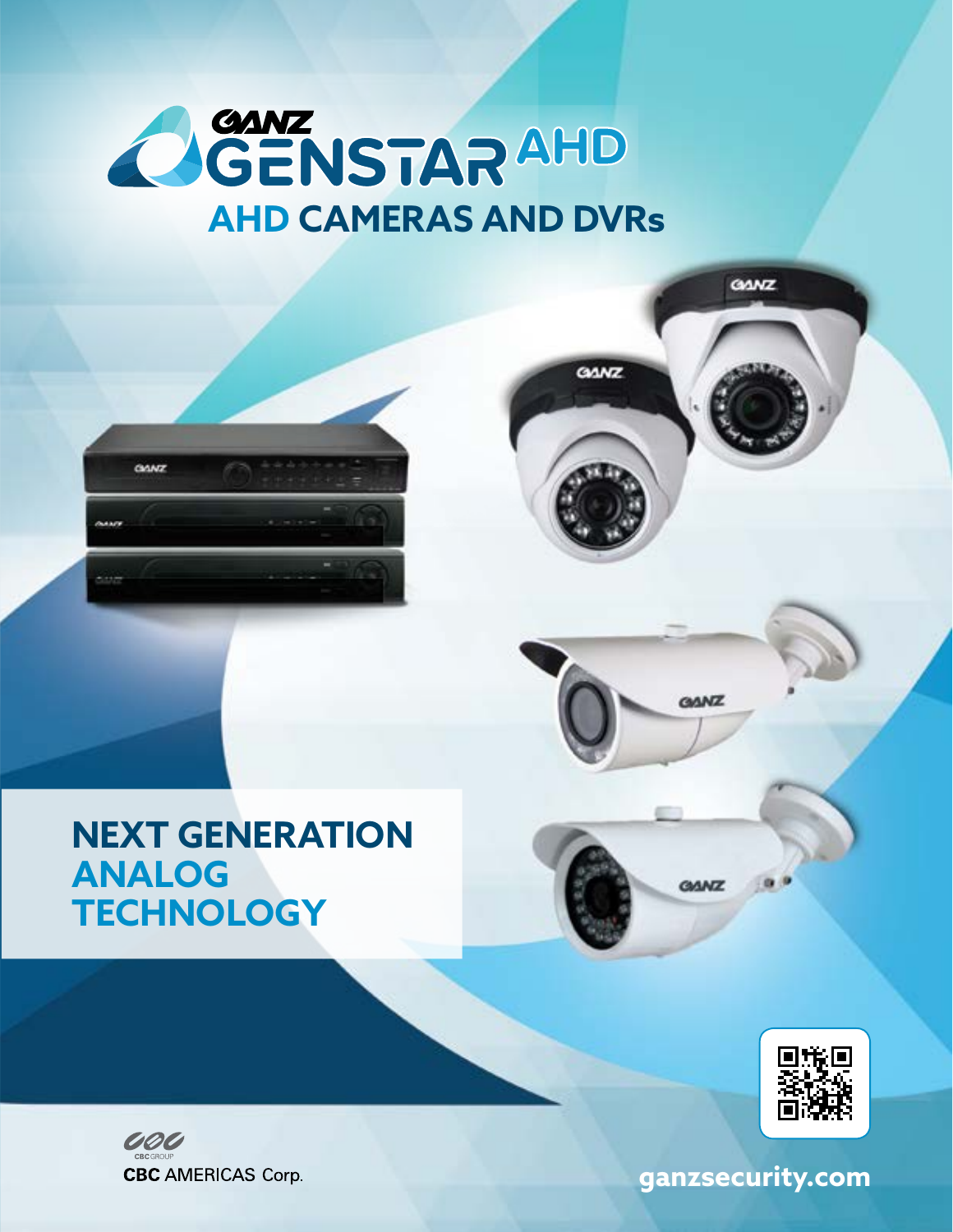# **OGENSTARAHD**

#### **HIGH DEFINITION. LOWER COST OF OWNERSHIP.**

The Ganz GENSTAR AHD Series is a full line of AHD cameras and recording devices that includes compact bullet and dome cameras. GENSTAR AHD high-definition cameras use coax cable for HD video to DVRs for 1080p recording. They are as simple to install and maintain as traditional analog solutions. They are capable of delivering 1080p HD video – capturing more than 4x the resolution of the most powerful analog cameras. The GENSTAR AHD DVRs are available in 4, 8 and 16 channels with up to 4TB of internal storage.

## **AHD DVRs**

#### **Features:**

- **>** AHD 1080p recording
- **>** Supports 960H analog, AHD access
- **>** VGA and HDMI Full HD output
- **>** P2P Alarm event push
- **>** Supports 12 languages
- **>** Web CMS
- **>** HDD options available up to 4TB (8 and 16 Channel)

## **AHD Cameras**

#### **Features:**

- **>** 1080p HD resolution: True Day/Night, Defog, Digital WDR, Advanced signal filtering, 3D noise reduction
- **>** Long range transmission distance: max. 300 meters over traditional 75-5 coaxial cable
- **>** No video latency: Uncompressed video, real time transmitting
- **>** Easy to install: Support OSD menu, easy to operate and install



#### **Z8-N4NFN4AN**

1080p Outdoor IR Bullet, 3.6mm lens, 30 IR LEDs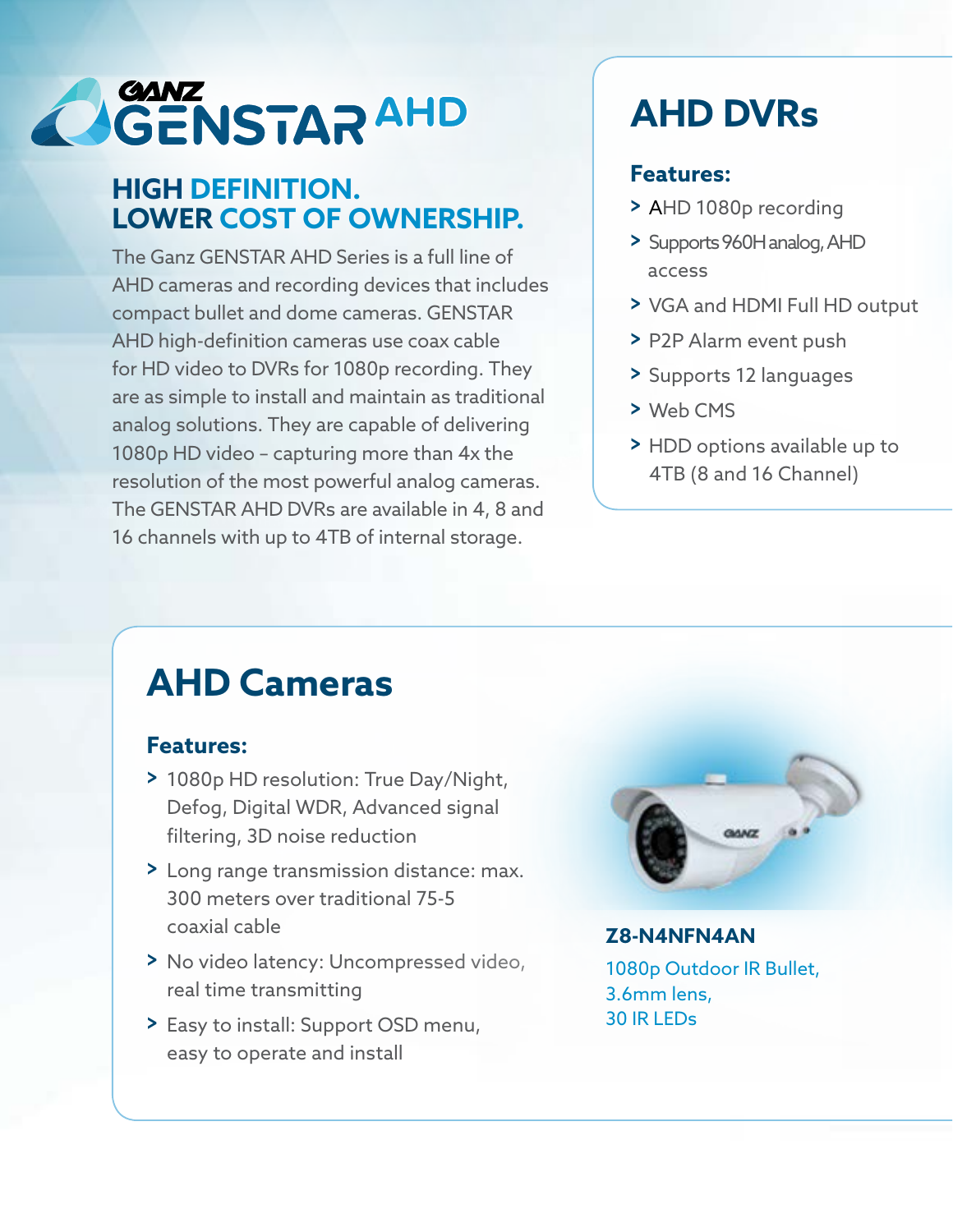

#### **DRH8-4M41-A** 1080p AHD 4 Channel DVR



**DRH8-16M44-A** 1080p AHD 16 Channel DVR



#### **Z8-N4NVF56AN**

1080p Outdoor IR Bullet, 2.8-12mm lens, 36 IR LEDs



**Z8-M4NTFN4LAN** 1080p Outdoor IR Dome, 3.6mm lens, 24 IR LEDs



#### **Z8-D4NTVF56LAN**

1080p Outdoor IR Dome, w/2.8-12mm lens, 36 IR LEDs